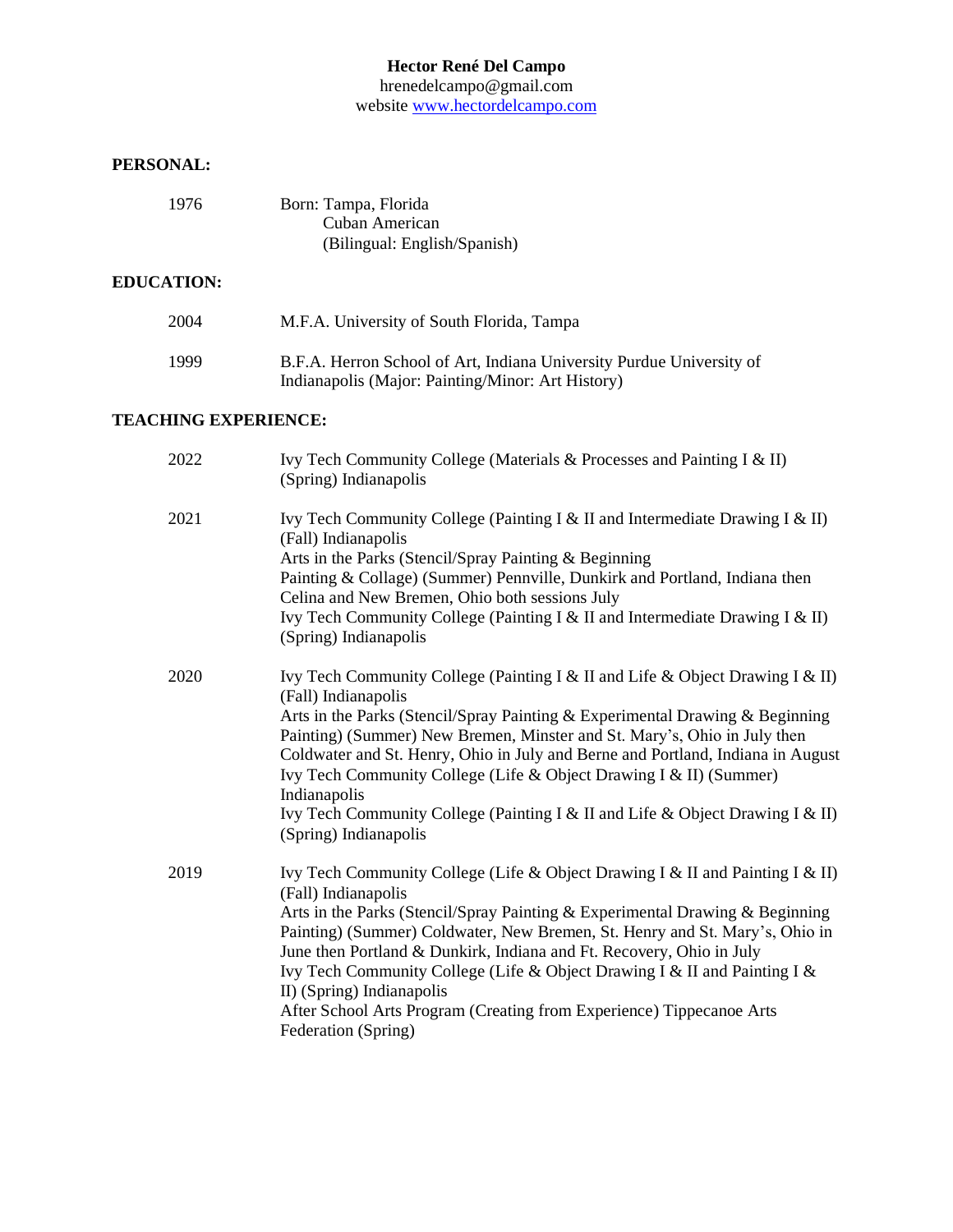| 2018 | Ivy Tech Community College (Life & Object Drawing I & II and Painting I &<br>II) (Fall) Indianapolis<br>Ivy Tech Community College (Color & Design Theory I and Painting I & II)<br>(Spring) Indianapolis                                                                                                                    |
|------|------------------------------------------------------------------------------------------------------------------------------------------------------------------------------------------------------------------------------------------------------------------------------------------------------------------------------|
| 2017 | Ivy Tech Community College (Materials & Processes and Painting I & II) (Fall)<br>Indianapolis<br>Ivy Tech Community College (Life & Object Drawing I & II) (Summer)<br>Indianapolis<br>Ivy Tech Community College (Color & Design Theory I and Painting I & II)<br>(Spring) Indianapolis                                     |
| 2016 | Ivy Tech Community College (Life & Object Drawing I & II and Painting I & II)<br>(Fall) Indianapolis<br>Ivy Tech Community College (Life & Object Drawing I & II) (Summer)<br>Indianapolis<br>Ivy Tech Community College (Life & Object Drawing I & II and Painting I & II)<br>(Spring) Indianapolis                         |
| 2015 | Ivy Tech Community College (Intermediate Drawing I & II and Painting I & II)<br>(Fall) Indianapolis<br>Ivy Tech Community College (Intermediate Drawing I & II and Painting I & II<br>and Independent Study-Painting) (Spring) Indianapolis                                                                                  |
| 2014 | Ivy Tech Community College (Intermediate Drawing I & II and Painting I & II)<br>(Fall) Indianapolis<br>Ivy Tech Community College (Color & Design Theory I) (Summer) Indianapolis<br>Ivy Tech Community College (Life & Object Drawing I & II (x2) and Painting I<br>$&$ II (Spring) Avon $&$ Indianapolis                   |
| 2013 | Ivy Tech Community College (Life & Object Drawing I & II and Color &<br>Design Theory I and Intermediate Drawing I & II)(Fall) Avon & Indianapolis<br>Ivy Tech Community College (Life & Object Drawing I & II and Color &<br>Design Theory I (x2)(Spring) Indianapolis & Avon                                               |
| 2012 | Ivy Tech Community College (Life & Object Drawing I & II (x2) and Painting I<br>& II)(Fall) Indianapolis & Avon<br>Ivy Tech Community College (Color & Design Theory I and Life & Object<br>Drawing I & II (x2)(Spring) Indianapolis & Avon<br>Indianapolis Art Center (Experimental Drawing and Beginning Painting)(Spring) |

## **AWARDS/SCHOLARSHIPS/FELLOWSHIPS:**

| 2022 | "Excellence in Teaching" Award, Ivy Tech Community College from the School<br>of Arts, Sciences and Education (Spring) Indianapolis<br>"Honorable Mention" "Love is in the Air" The Contemporary at Northern Waters<br>Resort, Watersmeet, Michigan |
|------|-----------------------------------------------------------------------------------------------------------------------------------------------------------------------------------------------------------------------------------------------------|
| 2021 | "Merit Award" "SALI National Abstract Art Exhibition XVII" The Garfield Park<br>Arts Center & Southside Art League, Inc. Indianapolis                                                                                                               |
| 2020 | "Merit Award" "SALI National Abstract Art Exhibition XVI" The Garfield Park<br>Arts Center & Southside Art League, Inc. Indianapolis                                                                                                                |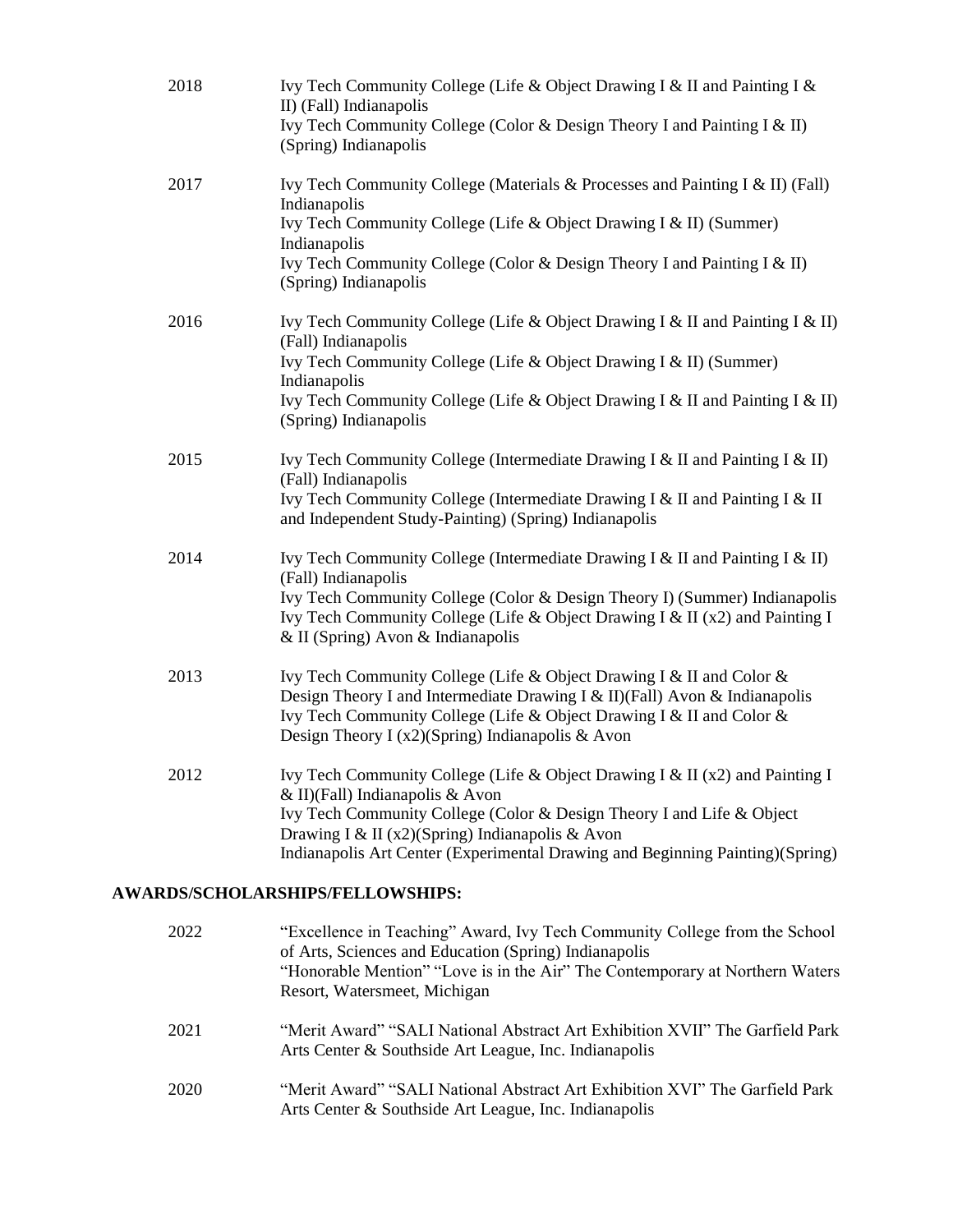| 2018 | "Honorable Mention" "Abstraction: Theoretical, Conceptual, Intellectual"<br>Bauhaus Prairie Art Gallery (online gallery) Newkirk, Oklahoma                                                                                                                                                                                                                                                                                                                                                                                                                                                                                                                                                                            |
|------|-----------------------------------------------------------------------------------------------------------------------------------------------------------------------------------------------------------------------------------------------------------------------------------------------------------------------------------------------------------------------------------------------------------------------------------------------------------------------------------------------------------------------------------------------------------------------------------------------------------------------------------------------------------------------------------------------------------------------|
| 2017 | "Creative Dedication and Excellence Award" "Flava Fresh XIV" Indianapolis<br>"Merit Award" "SALI National Abstract Art Exhibition XIII" The Garfield Park<br>Arts Center & Southside Art League, Inc. Indianapolis                                                                                                                                                                                                                                                                                                                                                                                                                                                                                                    |
| 2016 | "Honorable Mention" "Teachers As Artists" Creative Art and Events Center,<br>Greenfield, Indiana                                                                                                                                                                                                                                                                                                                                                                                                                                                                                                                                                                                                                      |
| 2015 | "First Prize" Art for Beds Auction with Gennesaret Free Clinic, Indianapolis<br>"Honorable Mentions" (x2) "Teachers As Artists" Creative Art and Events<br>Center, Greenfield, Indiana                                                                                                                                                                                                                                                                                                                                                                                                                                                                                                                                |
| 2014 | "Merit Award" "Midwest National Abstract Art Exhibition X" The Garfield Park<br>Arts Center & Southside Art League, Inc. Indianapolis<br>"Special Recognition" "11 <sup>th</sup> Annual Color: Bold/Subtle Juried Online<br>International Art Exhibition" Upstream People Gallery, Omaha, Nebraska<br>"Honorable Mention" "Summerfest Juried Art Show" Blackford County Arts<br>Center, Hartford City, Indiana<br>"Honorable Mention" "Will Yawter Art Show" Creative Art and Events Center,<br>Greenfield, Indiana<br>"Recognition Award" "Emerald Spring Exhibition" Emerald Art Center,<br>Springfield, Oregon<br>"Honorable Mention" Runner up, Art for Beds Auction with Gennesaret Free<br>Clinic, Indianapolis |
| 2013 | "People's Choice Award" "Midwest National Abstract Art Exhibition IX" The<br>Garfield Park Arts Center & Southside Art League, Inc. Indianapolis                                                                                                                                                                                                                                                                                                                                                                                                                                                                                                                                                                      |
| 2012 | "First Place" "Midwest National Abstract Art Exhibition VIII" The Garfield Park<br>Arts Center & Southside Art League, Inc. Indianapolis                                                                                                                                                                                                                                                                                                                                                                                                                                                                                                                                                                              |

### **SELECTED INTERNATIONAL SOLO EXHIBITIONS:**

2011 "Vidas" Webster Leiden Art Gallery Leiden, Netherlands

## **SELECTED SOLO EXHIBITIONS:**

| 2019 | "Dichotomy" Tippecanoe Arts Federation, Lafayette, Indiana                                                                                                                                               |
|------|----------------------------------------------------------------------------------------------------------------------------------------------------------------------------------------------------------|
| 2017 | "Abstracted Contours" Arts Place, Portland, Indiana<br>"Divided by Abstraction" Cole-Noble Gallery at Artistry, Indianapolis<br>"Selections" Cerulean Restaurant January & February-months, Indianapolis |
| 2015 | "Paintings" Nourish Restaurant September-month, Indianapolis<br>"Paper pieces" Tinker Coffee Co. August-month, Indianapolis<br>"Recent works" Indiana City Brewing July-month, Indianapolis              |
| 2014 | "Directional Spaces" Hatchway Gallery, The Florida Avenue Brewing Company,<br>Tampa, Florida                                                                                                             |
| 2013 | "Walls/Barriers" Cultural Arts Gallery, Campus Center, IUPUI<br>"Indiana City Brewing" July-month, Indianapolis<br>"IndyFringe" January-month, Indianapolis                                              |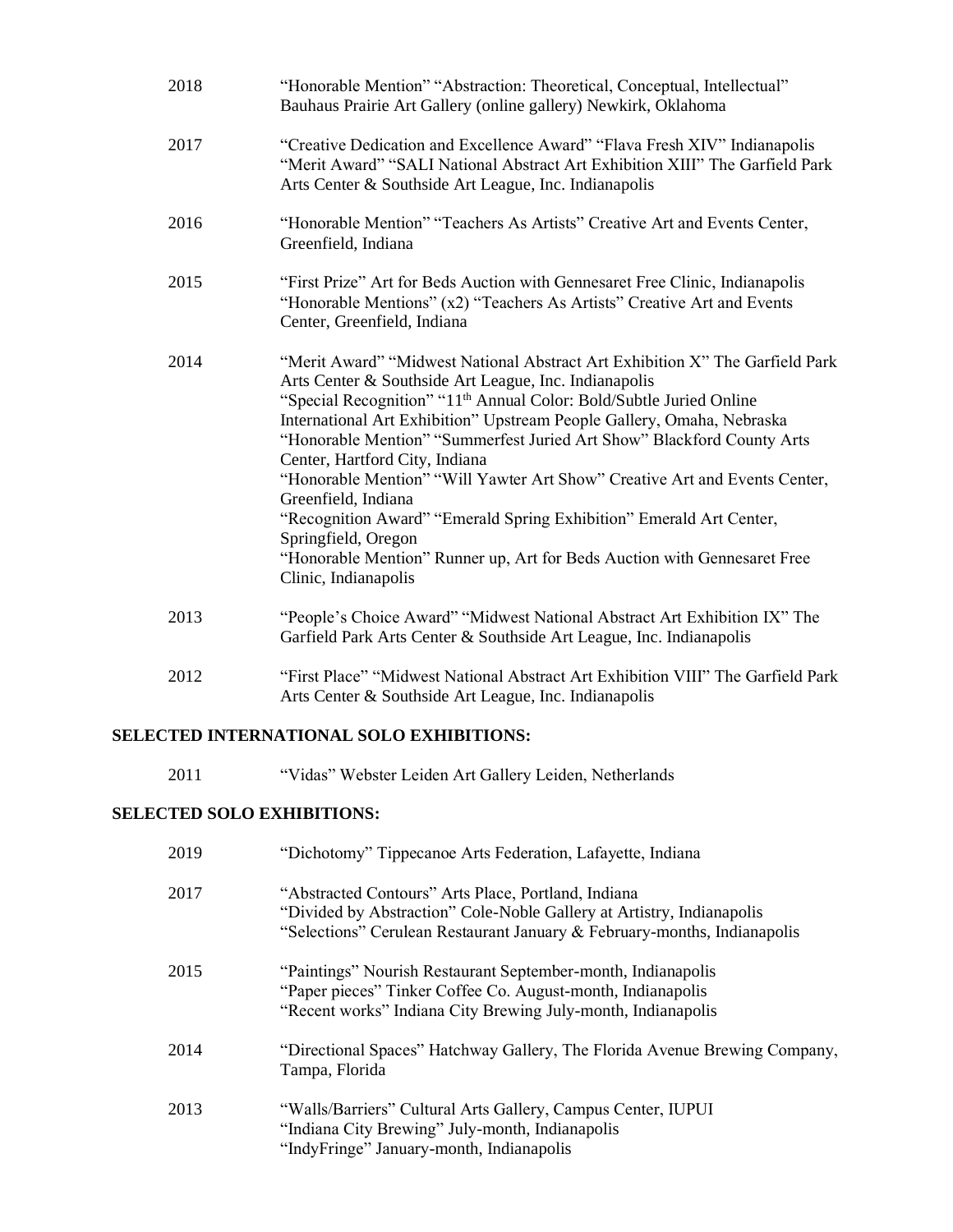2012 "Stenciling" 2847 Cherokee, St. Louis, Missouri "Inner Processes" Gallery Seven @ Pike Performing Arts Center Indianapolis, Indiana

## **SELECTED GROUP EXHIBITIONS:**

| 2022 | "Now / Contemporary 2022" Art Room, Fort Worth, Texas<br>"World Arts Expo: 3 <sup>rd</sup> Annual" International Marketplace Coalition, Global<br>Village Welcome Center, Indianapolis<br>"Love is in the Air" The Contemporary at Northern Waters Resort, Watersmeet,<br>Michigan<br>"OH+5: A Juried Biennial Exhibition" The Dairy Barn Arts Center, Athens, Ohio                                                                                                                                                                                                                                                                                                                                                                                                                                                                                                                                                                                                                                                                             |
|------|-------------------------------------------------------------------------------------------------------------------------------------------------------------------------------------------------------------------------------------------------------------------------------------------------------------------------------------------------------------------------------------------------------------------------------------------------------------------------------------------------------------------------------------------------------------------------------------------------------------------------------------------------------------------------------------------------------------------------------------------------------------------------------------------------------------------------------------------------------------------------------------------------------------------------------------------------------------------------------------------------------------------------------------------------|
| 2021 | "Art of the Emerging Artist" Fishers Arts Council, Indiana<br>"Hi Ho Silver! Annual Color Show" Gallery Annex, Harrison Center for the<br>Arts, Indianapolis<br>"Two-Person Show w/ Carlos Villar" Logansport High School Art Gallery,<br>Logansport, Indiana<br>"43 <sup>rd</sup> Annual Whitewater Valley Art Competition" Indiana University East,<br>Richmond, Indiana<br>"SALI National Abstract Art Exhibition XVII" The Garfield Park Arts Center &<br>Southside Art League, Inc. Indianapolis<br>"2 <sup>nd</sup> Annual Juried Exhibit of Hamilton County Artists" sponsored by Jiffy Lube<br>of Indiana, Art Gallery at City Hall, Fishers, Indiana<br>"Hip Hop Anthology Vol. 2" Central Library, Indianapolis, Indiana<br>"9th Annual BAAC National Juried Exhibition" Batesville Area Art's Council<br>Gallery on Main, Batesville, Arkansas<br>"DIASPORA" in a time of change, Coral Springs Museum of Art, Coral Springs,<br>Florida<br>"time apART" art from quarantine 2020, Tippecanoe Arts Federation, Lafayette,<br>Indiana |
| 2020 | "42 <sup>nd</sup> Annual Whitewater Valley Art Competition" Indiana University East,<br>Richmond, Indiana<br>"4 <sup>th</sup> Annual Center for Contemporary Arts National Juried Competition" The<br>Center for Contemporary Arts, Abilene, Texas<br>"SALI National Abstract Art Exhibition XVI" The Garfield Park Arts Center &<br>Southside Art League, Inc. Indianapolis<br>"Hip Hop Anthology Vol. 1" Central Library, Indianapolis, Indiana<br>"Bank of the Arts" Craven Arts Council & Gallery, INC., New Bern, North<br>Carolina<br>"Living in Color" Fine Line Creative Arts Center, Kavanagh Gallery, St. Charles,<br><i>Illinois</i><br>"Show Me Yours. Show You Mine." Lost Dog Gallery, Indianapolis<br>"Collectors Choice 2020" Studio Channel Islands, Camarillo, California<br>"Art of Architecture" Tippecanoe Arts Federation, Lafayette, Indiana                                                                                                                                                                             |
| 2019 | "Blurred Expectations" Lycoming College Downtown Art Gallery, Williamsport,<br>Pennsylvania<br>"Chroma: A Painting Exhibition" IU Kokomo Downtown Gallery, Kokomo,<br>Indiana<br>"Cimarron National Works on Paper" Bartlett Center for the Studio Arts,<br>Oklahoma State University, Stillwater<br>"Chroma" Indianapolis Art Center, Indiana<br>"Boundaries" Mansion Show, CANO Community Arts Network of Oneonta, NY                                                                                                                                                                                                                                                                                                                                                                                                                                                                                                                                                                                                                         |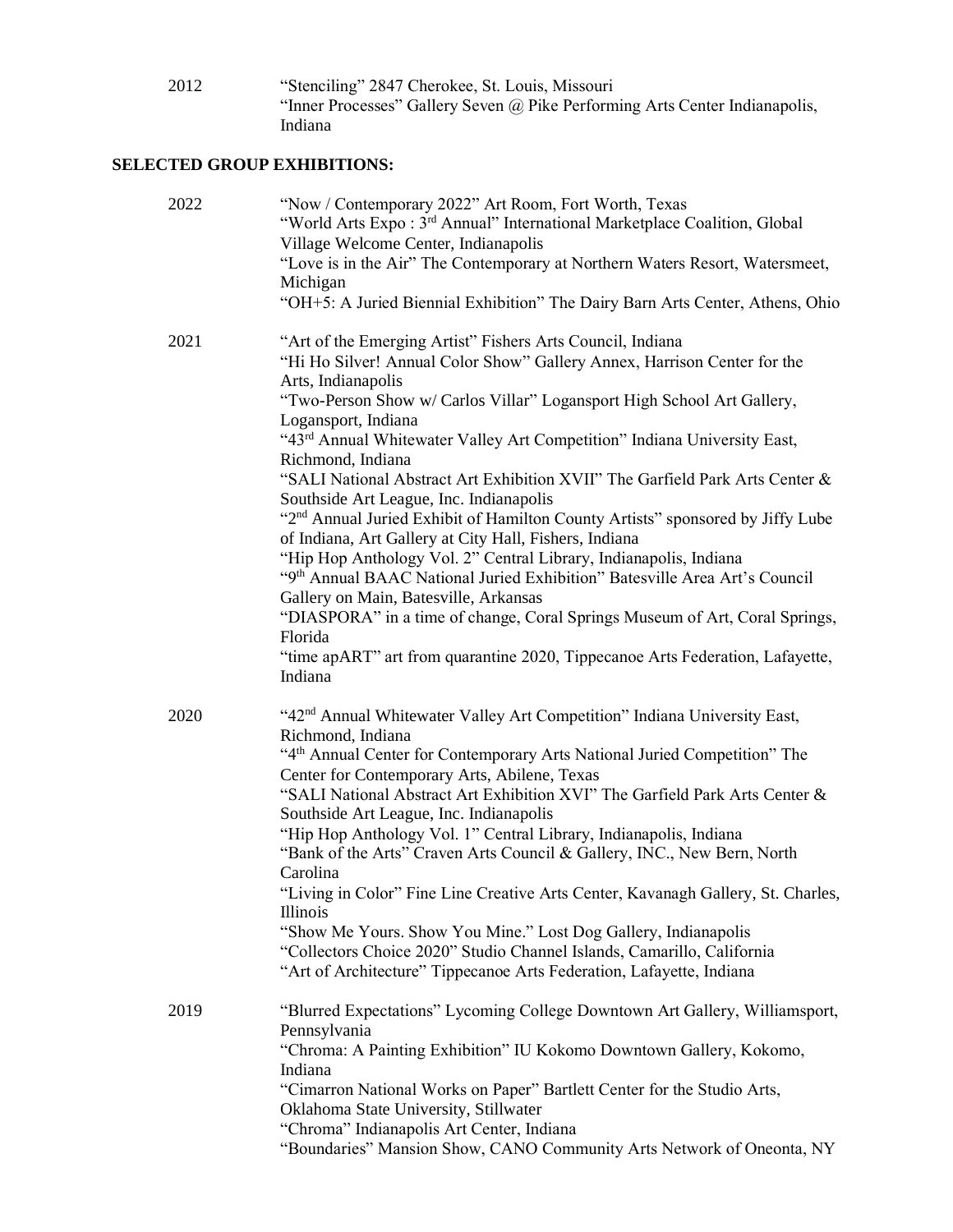|      | "LATINOS UNIDOS" Landmark Gallery (Henderson State University-Hot<br>Springs Academic Initiatives and The Latino Art Project-North Little Rock), Hot<br>Springs, Arkansas<br>"A Sense of Beauty" Eiteljorg Museum of American Indians and Western Art,<br>Indianapolis<br>"Art Now: Painting" Ann Arbor Art Center, Ann Arbor, Michigan |  |
|------|-----------------------------------------------------------------------------------------------------------------------------------------------------------------------------------------------------------------------------------------------------------------------------------------------------------------------------------------|--|
| 2018 | "96 <sup>th</sup> All Media Exhibition" Ann Arbor Art Center, Ann Arbor, Michigan<br>"SALI National Abstract Art Exhibition XIV" The Garfield Park Arts<br>Center & Southside Art League, Inc. Indianapolis<br>"Bank of the Arts" Craven Arts Council & Gallery, INC., New Bern, North                                                  |  |
|      | Carolina<br>"October National" Anne Lloyd Gallery of the Madden Arts Center, Gallery                                                                                                                                                                                                                                                    |  |
|      | 510 Arts Guild, LTD, Decatur, Illinois<br>"Drawn to Print" (SCENE) Metrospace Gallery, Michigan State University,                                                                                                                                                                                                                       |  |
|      | East Lansing, Michigan<br>"Dig Indy" Gallery Annex, Harrison Center for the Arts, Indianapolis<br>"Art from the Heartland" Indianapolis Art Center, Indianapolis                                                                                                                                                                        |  |
|      | "13th Emerald Spring Exhibition" Emerald Art Center, Springfield, Oregon<br>"Abstraction: Theoretical, Conceptual, Intellectual" Bauhaus Prairie Art<br>Gallery (online gallery) Newkirk, Oklahoma                                                                                                                                      |  |
|      | "Black and White" Site: Brooklyn Gallery, Brooklyn, New York                                                                                                                                                                                                                                                                            |  |
|      | "Arte Latino Now" Queens University of Charlotte, North Carolina                                                                                                                                                                                                                                                                        |  |
| 2017 | "Ivy Tech Fine Art & Design Faculty Exhibition" Gallery 924, Indianapolis<br>"ON: A contemporary art exhibition" Rapp Family Gallery at Indiana<br>Landmarks Center, Indianapolis                                                                                                                                                       |  |
|      | "Flava Fresh XIV" Indianapolis Public Library, North College Avenue<br>Branch (5 of 5)                                                                                                                                                                                                                                                  |  |
|      | "SALI National Abstract Art Exhibition XIII" The Garfield Park Arts                                                                                                                                                                                                                                                                     |  |
|      | Center & Southside Art League, Inc. Indianapolis                                                                                                                                                                                                                                                                                        |  |
|      | "Flava Fresh XIV" Julia Carson Learning Resource Center Gallery, Ivy Tech<br>Community College, Indianapolis (4 of 5)                                                                                                                                                                                                                   |  |
|      | "Flava Fresh XIV" Rapp Family Gallery at Indiana Landmarks (3 of 5)<br>"Horizon - Contemporary Landscape" Community Arts Center, Danville,                                                                                                                                                                                              |  |
|      | Kentucky<br>"Flava Fresh XIV" Clowes Memorial Hall, Butler University (2 of 5)                                                                                                                                                                                                                                                          |  |
|      | "World Arts Expo" International Marketplace Coalition, Indianapolis                                                                                                                                                                                                                                                                     |  |
|      | "Flava Fresh XIV" Indianapolis Artsgarden (1 of 5)                                                                                                                                                                                                                                                                                      |  |
|      | "Curio Cabinet" Indianapolis Art Center, Indianapolis                                                                                                                                                                                                                                                                                   |  |
|      | "Freedom of Expression" Cape Cod Museum of Art, Massachusetts                                                                                                                                                                                                                                                                           |  |
|      | "HERENCIA: Latin American Influence in Art" Christel DeHaan Fine Arts<br>Center Gallery, University of Indianapolis                                                                                                                                                                                                                     |  |
|      | "Teachers As Artists" SoupHerb Restaurant & Gallery, Greenfield, Indiana                                                                                                                                                                                                                                                                |  |
| 2016 | "Abstract 3" Gallery25N (online gallery) Peekskill, New York                                                                                                                                                                                                                                                                            |  |
|      | "December Group Exhibition" 934 Gallery, Columbus, Ohio                                                                                                                                                                                                                                                                                 |  |
|      | "58 <sup>th</sup> Mid-States Art Exhibition" Evansville Museum, Evansville, Indiana<br>"Secret Doors" the Stutz Artists Association, Bear Cat Alley, Indianapolis                                                                                                                                                                       |  |
|      | "Expanding Borders: 2 <sup>nd</sup> Biennial Regional Art Exhibition" Brandenburg Art<br>Gallery, Bourbonnais, Illinois                                                                                                                                                                                                                 |  |
|      | "Midwest National Abstract Art Exhibition XII" The Garfield Park Arts Center                                                                                                                                                                                                                                                            |  |
|      | & Southside Art League, Inc. Indianapolis                                                                                                                                                                                                                                                                                               |  |
|      | "nexUS New works by: Gary Gee, Hector Del Campo & Samuel E Våzquez"<br>Rapp Family Gallery at Indiana Landmarks, Indianapolis                                                                                                                                                                                                           |  |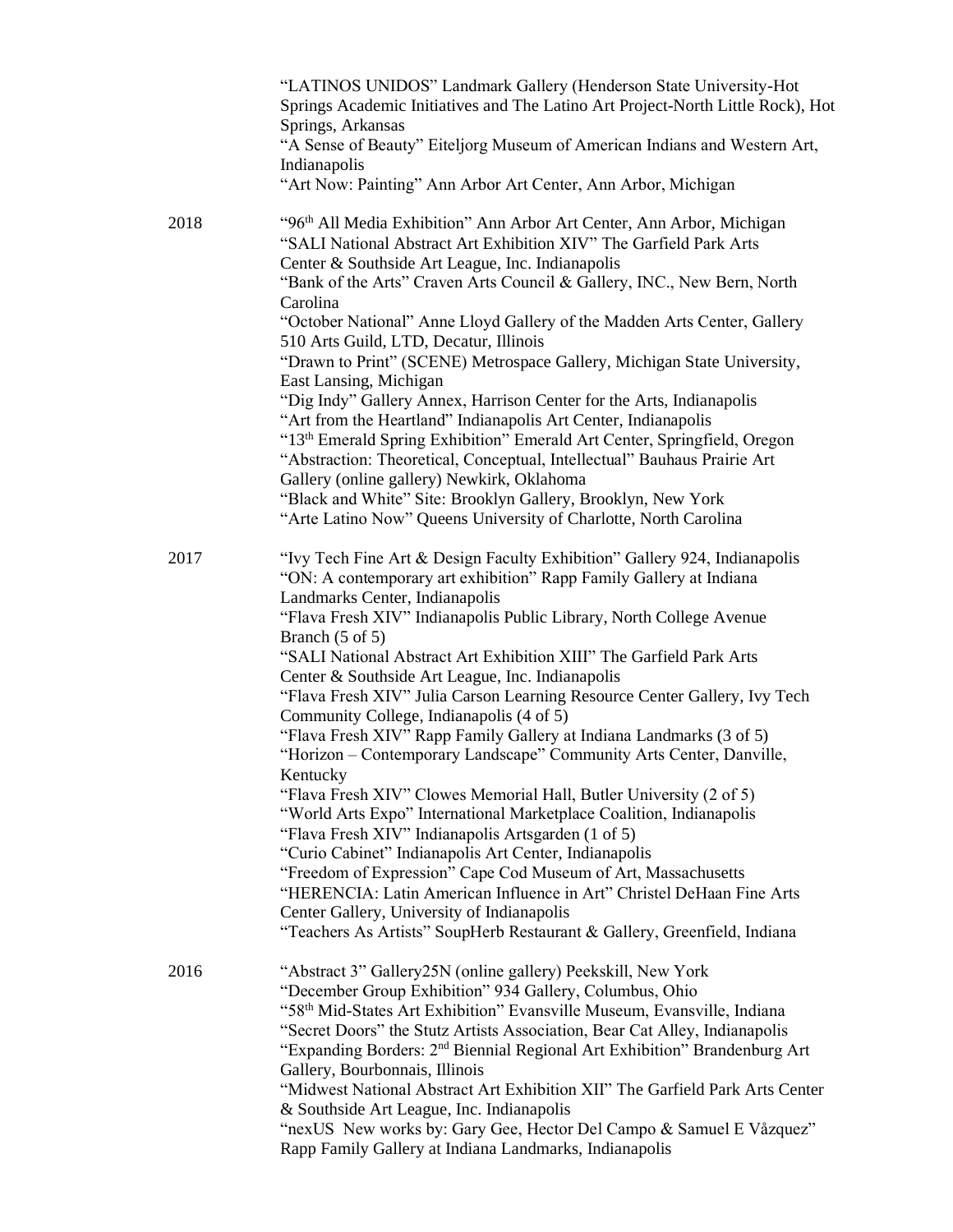|      | "Evoking The Streets: Graffiti and its Influence" Garfield Park Arts Center,<br>Indianapolis                                                                                                                                                                                                                                                                                                 |
|------|----------------------------------------------------------------------------------------------------------------------------------------------------------------------------------------------------------------------------------------------------------------------------------------------------------------------------------------------------------------------------------------------|
|      | "2 <sup>nd</sup> Annual at the Walker" Walker Art Gallery, Garnett, Kansas<br>"15th National Prize Show" Cambridge Art Association, Cambridge,<br>Massachusetts                                                                                                                                                                                                                              |
|      | "Teachers As Artists" Creative Art and Events Center, Greenfield, Indiana<br>"reVISION - reEXPLORING ART, EXPRESSION & PERCEPTION" Indiana<br>Interchurch Center Art Gallery, Indianapolis                                                                                                                                                                                                   |
| 2015 | "TINY IV" Gallery 924, Indianapolis<br>"Black Tie" Harrison Center for the Arts, Indianapolis<br>"Horizon - Contemporary Landscape" Community Arts Center, Danville,<br>Kentucky<br>"Midwest National Abstract Art Exhibition XI" The Garfield Park Arts Center<br>& Southside Art League, Inc. Indianapolis                                                                                 |
|      | "Drawing Conclusions" Ashland Gallery, Indianapolis                                                                                                                                                                                                                                                                                                                                          |
|      | "Beauty" Meridian St Gallery, Indianapolis<br>"10th Annual Emerging Artist Exhibition" Morpho Gallery, Chicago, Illinois<br>"STRATEGIZING: The Chautauqua National" Giles Gallery, Eastern Kentucky<br>University, Richmond                                                                                                                                                                  |
|      | "Landscape Beyond" Annex Gallery, Harrison Center for the Arts, Indianapolis<br>"Passions Collide: Artists & Paddlers Meet" Indy SurviveOars Dragon Boat<br>Racing Team & the Stutz Artists Association, Bear Cat Alley, Indianapolis<br>"Teachers As Artists" Creative Art and Events Center, Greenfield, Indiana<br>"Naturally Inspired Paint Out" White River Gardens & Indianapolis Zoo, |
|      | Indiana<br>"Human Experience-Abstract Exhibition" Art at the Center-Tomahawk Ridge<br>Community Center, Overland Park, Kansas                                                                                                                                                                                                                                                                |
| 2014 | "TINY III" Gallery 924, Indianapolis<br>"TOYS" 12 <sup>th</sup> annual Holiday Art Exhibition, Primary Gallery, Indianapolis<br>"Day De Los Muertos: A Contemporary Exhibition and Celebration<br>Honoring the Lives of our Dead" Eiteljorg Museum of American Indians and<br>Western Art, Indianapolis                                                                                      |
|      | "4 <sup>th</sup> Annual 100 under \$100" Indianapolis                                                                                                                                                                                                                                                                                                                                        |
|      | "Midwest National Abstract Art Exhibition X" The Garfield Park Arts Center<br>& Southside Art League, Inc. Indianapolis                                                                                                                                                                                                                                                                      |
|      | "1st CANvitational Art Show" Indianapolis Artsgarden, Sun King Brewing<br>Company & Arts Council of Indianapolis                                                                                                                                                                                                                                                                             |
|      | "Dry" Tempus Projects, Tampa, Florida<br>"Summerfest Juried Art Show" Blackford County Arts Center, Hartford City,                                                                                                                                                                                                                                                                           |
|      | Indiana<br>"11 <sup>th</sup> Annual Color: Bold/Subtle Juried Online International Art Exhibition"                                                                                                                                                                                                                                                                                           |
|      | Upstream People Gallery, Omaha, Nebraska<br>"Will Yawter Art Show" Creative Art and Events Center, Greenfield, Indiana<br>"The Contemporary Landscape Show" Gallery 924, Indianapolis<br>"9th Emerald Spring Exhibition" Emerald Art Center, Springfield, Oregon<br>"Naturally Inspired Paint Out" White River Gardens & Indianapolis Zoo,                                                   |
|      | Indianapolis, Indiana<br>"Installation Nation" Indianapolis Art Center, Primary Colours<br>"Mayor Greg Ballard's Local Artist Exhibition 8th" City-County Building,<br>Indiana                                                                                                                                                                                                               |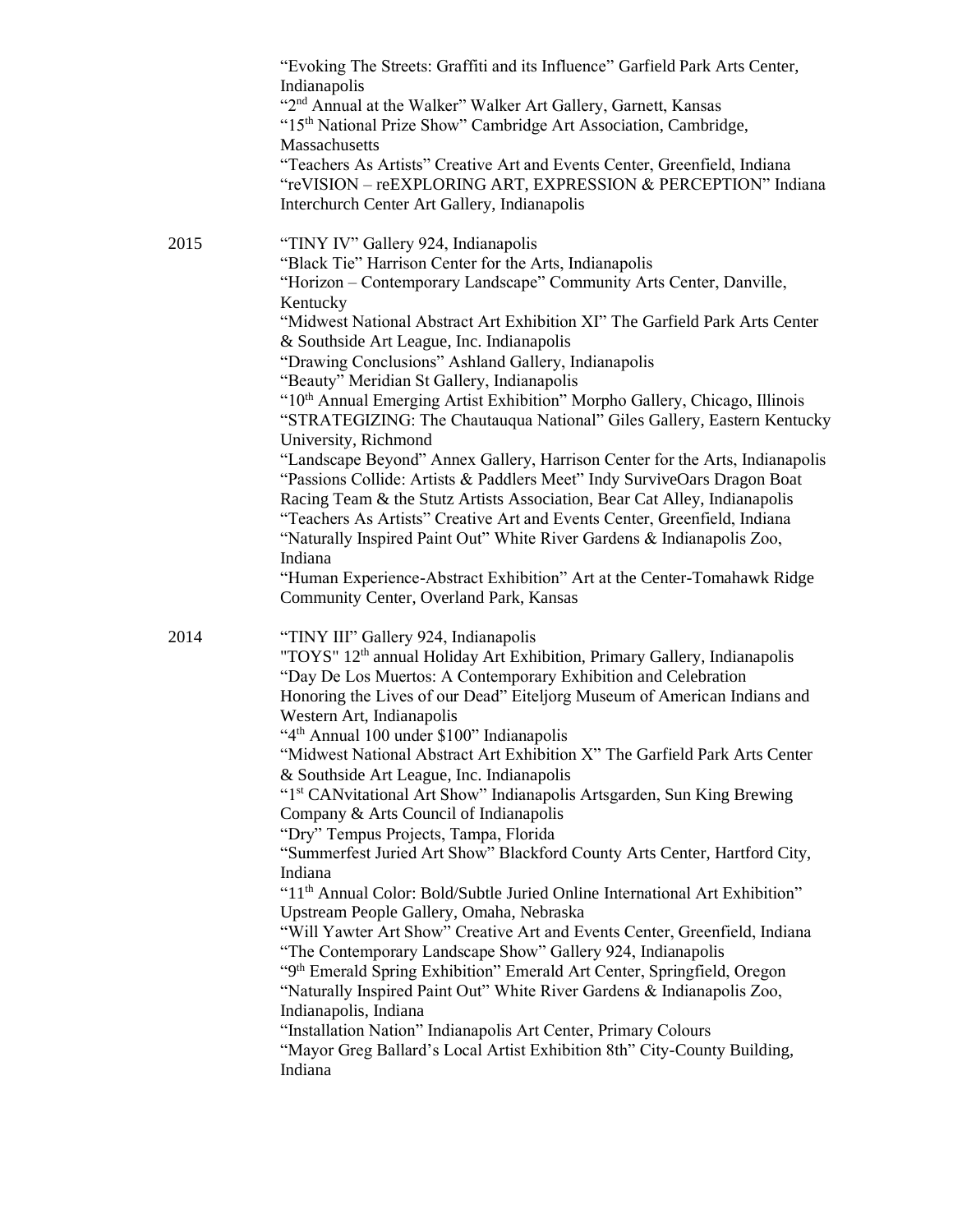| 2013 | "HERENCIA: Latinoamerican Art Today/ Arte Latinoamericano Hoy, Two-<br>Thirds Studio, Indianapolis<br>"3rd Annual 100 under \$100" Indianapolis<br>"Midwest National Abstract Art Exhibition IX" The Garfield Park Arts Center<br>& Southside Art League, Inc. Indianapolis<br>"The Self Portrait Show" Gallery 924, Indianapolis<br>"Naturally Inspired Paint Out" White River Gardens & Indianapolis Zoo,<br>Indianapolis, Indiana<br>"4 <sup>th</sup> 12 x 12: Exhibition of Small-Scale Works of Art" Todd Art Gallery, Middle<br>Tennessee State University, Murfreesboro, Tennessee<br>"Al Sur de la Frontera" South of the Border, ArtSpace at The Athenaeum,<br>Indianapolis                                                                                                                                                    |
|------|-----------------------------------------------------------------------------------------------------------------------------------------------------------------------------------------------------------------------------------------------------------------------------------------------------------------------------------------------------------------------------------------------------------------------------------------------------------------------------------------------------------------------------------------------------------------------------------------------------------------------------------------------------------------------------------------------------------------------------------------------------------------------------------------------------------------------------------------|
| 2012 | "TINY" Gallery 924, Indianapolis<br>"Irvington Presents" Irvington Historical Society & Bona Thompson Memorial<br>Center, Indianapolis<br>"Insert Coin to Play" Stutz Art Space, Indianapolis<br>"AMOR 2" Latino Art in Indiana, Arch at Chatham Gallery, Indianapolis<br>"10th Juried Art Exhibition" Rising Sun Pendleton Art Center, Rising Sun,<br>Indiana<br>"Midwest National Abstract Art Exhibition VIII" The Garfield Park Arts Center<br>& Southside Art League, Inc. Indianapolis<br>"ROBOTS" A Themed Group Invitational, Harrison Center for the Arts,<br>Indianapolis<br>"HERENCIA: The New Latino Identity / La Nueva Imagen Latina, Two-Thirds<br>Studio, Indianapolis<br>"Annual Faculty Exhibition" Indianapolis Art Center<br>"Naturally Inspired Paint Out" White River Gardens & Indianapolis Zoo,<br>Indianapolis |

#### **RESIDENCIES:**

| 2015 | "Community on the Canal" Eiteljorg Museum of American Indians and Western<br>Art, Indianapolis |
|------|------------------------------------------------------------------------------------------------|
| 2013 | Jentel Artist Residency<br>Banner, Wyoming                                                     |
| 2005 | Jentel Artist Residency<br>Banner, Wyoming                                                     |

# **COMMISSIONS:**

| 2021 | "France Park Murals" Tippecanoe Arts Federation, Lafayette & Black Dog<br>Coffee, The City of Logansport, Logansport Community School Corp.,<br>Logansport Savings Bank & Chris Dodson of Logansport, Indiana |
|------|---------------------------------------------------------------------------------------------------------------------------------------------------------------------------------------------------------------|
| 2016 | "Welcome Race Fans!" Arts Council of Indianapolis & Indianapolis Motor<br>Speedway                                                                                                                            |

#### **WORKSHOPS:**

| 2012 | "Stenciling" 2847 Cherokee, Missouri                                    |
|------|-------------------------------------------------------------------------|
| 2011 | "Painting / Stenciling" Webster Leiden Art Gallery, Leiden, Netherlands |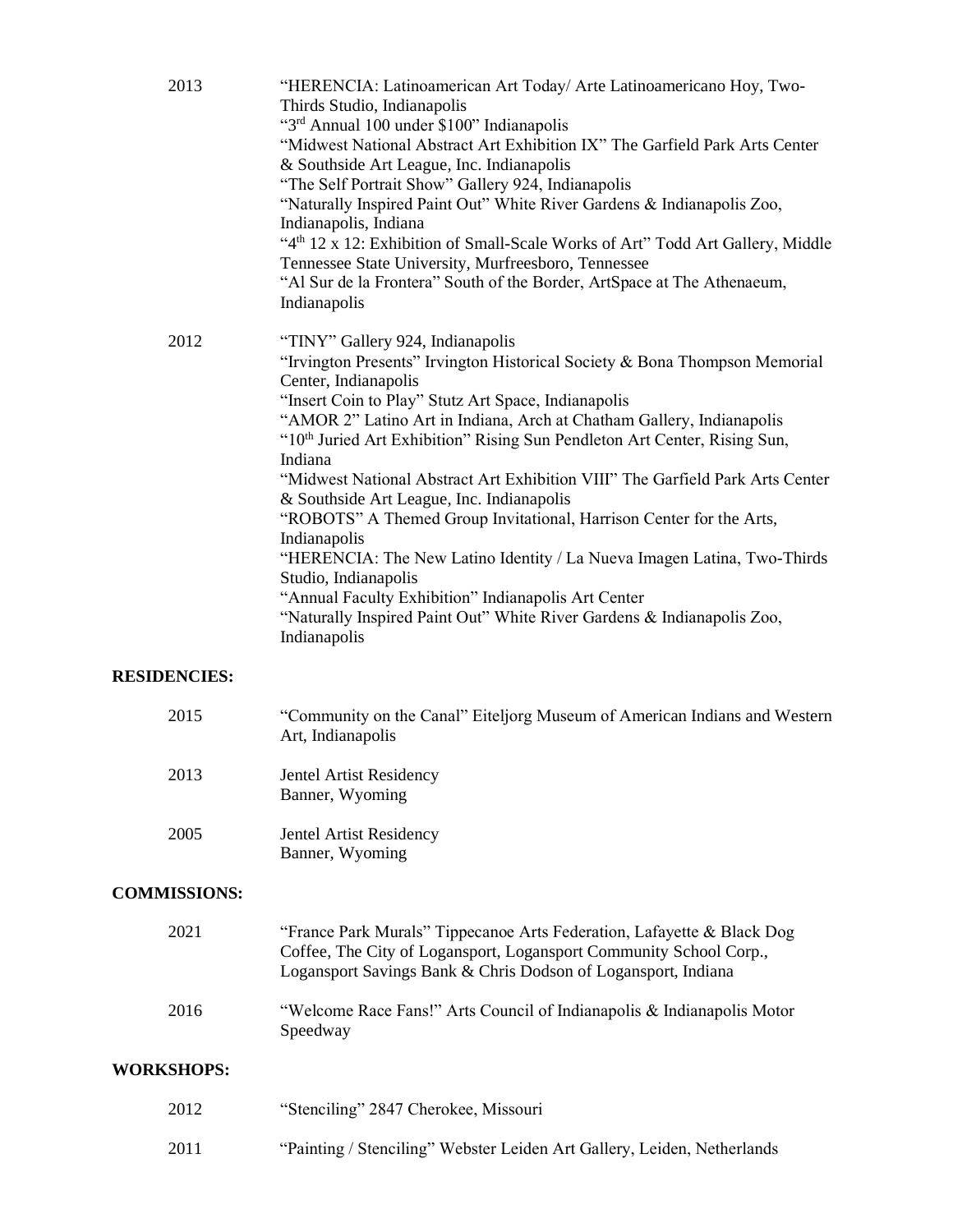#### **LECTURES:**

| 2021 | "Art Gallery" Logansport High School, Logansport, Indiana                                    |
|------|----------------------------------------------------------------------------------------------|
| 2018 | "Este ahora soy yo (This is me now)" PCS Fine Art Gallery-Peru High<br>School, Peru, Indiana |
| 2013 | Jentel Presents, "Sagebrush Art Center" Sheridan, Wyoming                                    |
| 2011 | "Drawing Lecture" Webster University, Leiden, Netherlands                                    |

# **PUBLICATIONS:**

| 2017 | The Indianapolis Review inaugural issue (Summer)      |
|------|-------------------------------------------------------|
| 2013 | Studio Visit vol twenty-three, The Open Studios Press |

### **DONATIONS FOR AUCTION:**

| 2022 | "The Hope Project/ART can bring RELIEF" 2 <sup>nd</sup> Annual Art Auction, Irvington<br>Lodge, Indianapolis                                                                                                                                                                                |
|------|---------------------------------------------------------------------------------------------------------------------------------------------------------------------------------------------------------------------------------------------------------------------------------------------|
| 2019 | "The Hope Project/ART can bring RELIEF" 1 <sup>st</sup> Annual Art Auction, Irvington<br>Lodge, Indianapolis                                                                                                                                                                                |
| 2018 | "The Art of Transformation" Clinton County Family YMCA, Frankfort, Indiana<br>"18 <sup>th</sup> annual Art Auction!" Indiana Youth Group, benefiting services & programs<br>for the LGBTQ youth, Indianapolis                                                                               |
| 2017 | "17 <sup>th</sup> annual Art Auction!" Indiana Youth Group, benefiting services & programs<br>for the LGBTQ youth, Indianapolis                                                                                                                                                             |
| 2016 | "16 <sup>th</sup> annual Art Auction!" Indiana Youth Group, benefiting services & programs<br>for the LGBTQ youth, Indianapolis                                                                                                                                                             |
| 2015 | "15 <sup>th</sup> annual Art Auction!" Indiana Youth Group, benefiting services $\&$ programs<br>for the LGBTQ youth, Indianapolis<br>"Art for Beds Auction" with Gennesaret Free Clinic, Indianapolis<br>"Naturally Inspired Paint Out" White River Gardens & Indianapolis Zoo,<br>Indiana |
| 2014 | "Art for Beds Auction" with Gennesaret Free Clinic, Indianapolis<br>"Naturally Inspired Paint Out" White River Gardens & Indianapolis Zoo,<br>Indiana                                                                                                                                       |
| 2013 | "Naturally Inspired Paint Out" White River Gardens & Indianapolis Zoo,<br>Indiana                                                                                                                                                                                                           |
| 2012 | "Naturally Inspired Paint Out" White River Gardens & Indianapolis Zoo,<br>Indiana                                                                                                                                                                                                           |
| 2011 | "Naturally Inspired Paint Out" White River Gardens & Indianapolis Zoo,<br>Indiana                                                                                                                                                                                                           |